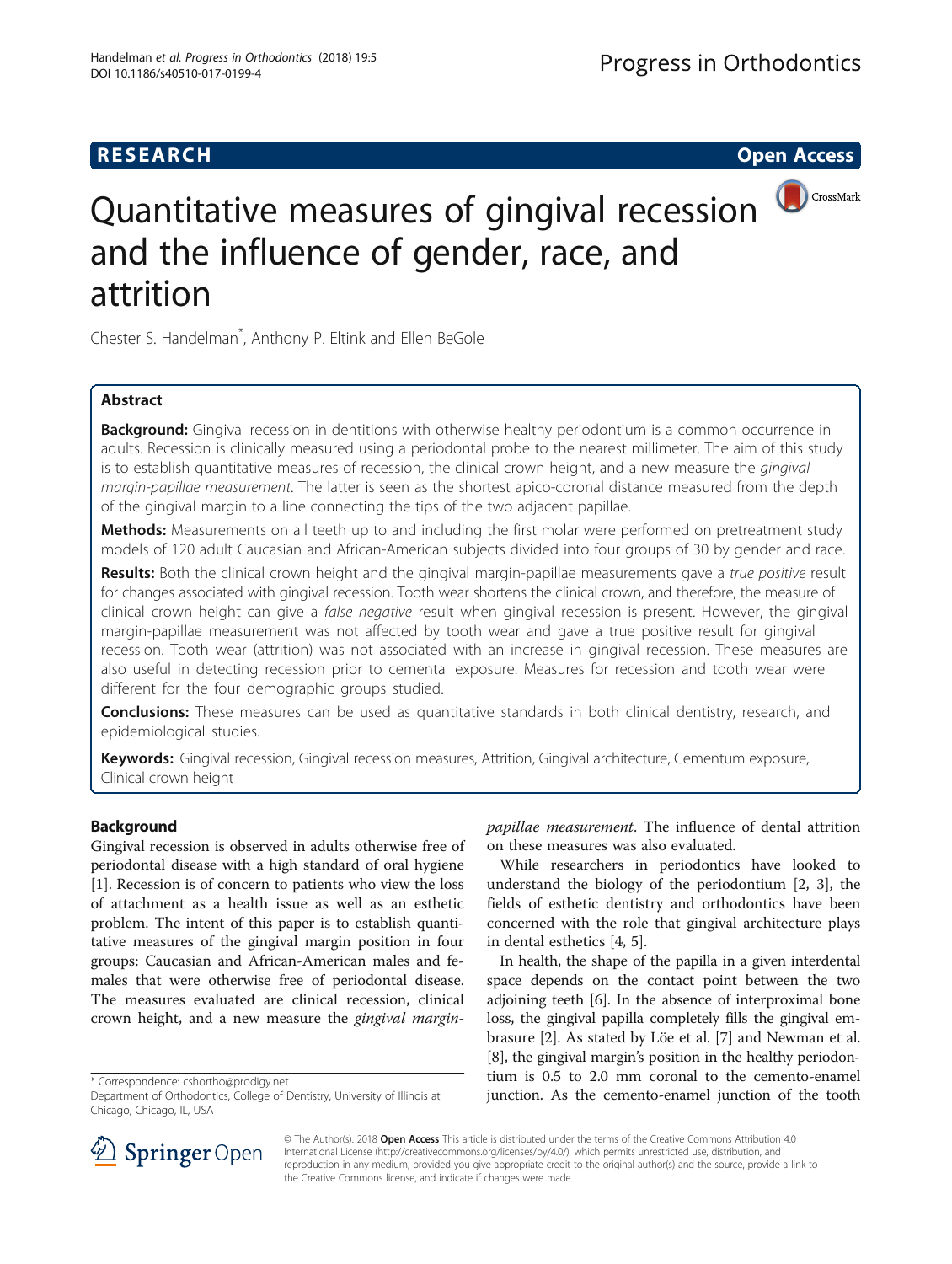curves apically from its more coronal interdental position, the gingival margin follows this curvature, creating the characteristic scalloping contour of healthy gingiva.

Age-related gingival recession observed in some subjects results in changes in the gingival architecture that can be distinguished from changes resulting from periodontal disease [\[1](#page-9-0), [9](#page-9-0), [10](#page-9-0)]. In cases of gingival recession that occurs in the absence of gingivitis or periodontitis, the papillae maintain its normal position while the curvature of the gingival margin on the facial aspect of the tooth deepens [\[9](#page-9-0), [10](#page-9-0)].

Gingival recession is measured clinically as the distance from the cemento-enamel junction to the depth of the free gingival margin using the millimeter markings on the periodontal probe and reflects exposure of the root cementum [\[7, 8\]](#page-9-0). While this clinical recession measurement is useful in following the progression of gingival recession, it has two shortcomings. First, it is semi-quantitative with precision to 0.5 to 1.0 mm. Second, it is not an accurate assessment of the apical migration of the gingival margin due to its reliance on the cemento-enamel junction as a reference point. Given that the gingival margin's physiological position may be 0.5 to 2.0 mm coronal to the cemento-enamel junction [[7, 8](#page-9-0)], the reference point for clinical recession is obscured by the gingiva itself. Thus, the early stages of gingival recession prior to exposure of the cementum—defined in this paper as prodromal recession—might go undiagnosed.

Clinical crown height is a measure of the position of the gingival margin that could be used in determining the position of the gingival margin [[11\]](#page-9-0). Powell and McEniery [[12](#page-9-0)] showed that the norms for clinical crown heights are useful in the diagnosis of gingival recession.

The use of clinical crown height as a measure of gingival recession is complicated by the wear at the incisal edge or cusp tip. Attrition over time leads to a decrease in the clinical crown heights of patient's teeth and can mask the presence of gingival recession if clinical crown height is used as a measure. One may also question if tooth wear which is usually attributed to bruxism plays a role in gingival recession possibly due to abfraction.

Given the complexity of assessing gingival recession, it can be proposed that a new measure of gingival recession should be established which would allow precise quantification of recession, one of the shortcomings of clinical recession. Gorman [[13\]](#page-9-0), Albandar and Kingman [[14](#page-9-0)], and Löe et al. [\[15](#page-9-0)] found that interproximal recession in the absence of periodontal disease is rare and gingival recession occurs almost exclusively on the buccal surfaces of teeth at the depth of the gingival crest [\[7](#page-9-0)–[9](#page-9-0)]. Thus, the shortest apico-coronal distance measured from the depth of the gingival margin to a line connecting the tips of two adjacent papillae—the gingival margin-papillae

measurement—would serve as an accurate assessment of gingival recession. Prodromal recession—recession prior to cemental exposure would be detected, and enamel attrition would not confound the measurements.

# **Methods**

This retrospective study analyzed pretreatment study models of adult patients from a private orthodontic practice. In addition to study models, recording of probing depths, full mouth dental x-rays, and intraoral photographs were available on each subject. All records were de-identified per the HIPAA regulations to ensure that the patients could not be identified. This study was performed under the guidance of the University of Illinois at Chicago's Institutional Review Board, approval (#2004-0437).

# Selection criteria

The objective of the selection criteria was to establish a group of subjects for the study of gingival recession that occurs in persons with otherwise periodontally healthy mouths. The study sample consisted of 120 patients chosen serially so that the requisite number of 30 subjects was achieved in each of the four demographic groups: Caucasian and African-American males and females.

The inclusion criteria were as follows:

- 1. Age of 20–59
- 2. No more than three areas of bone loss (3 mm or more from the interproximal cemento-enamel junction to the crest of the alveolus) evident on full mouth radiographs and no more than three teeth that had a pocket depth reading of 4 mm or more
- 3. No evidence of gingivitis as judged on intraoral photographs
- 4. Individual teeth with radiographic evidence of localized bone loss of 3 mm or more were excluded
- 5. Individual teeth with a pocket depth of 4 mm or more were excluded
- 6. Teeth blocked out of the arch or adjacent edentulous spaces were excluded
- 7. Fixed prosthodontic crown and fixed bridge abutments were excluded
- 8. Teeth subject to frenum pull to the gingiva were excluded

The number of subjects excluded because of criteria 1 to 3 was not recorded. Exclusion because of periodontal bone loss or deep probing measures numbered about 25 subjects. Only a few subjects were excluded because of gingivitis.

The following data for each subject were recorded: age in years, race, and gender. In order to evaluate subjects'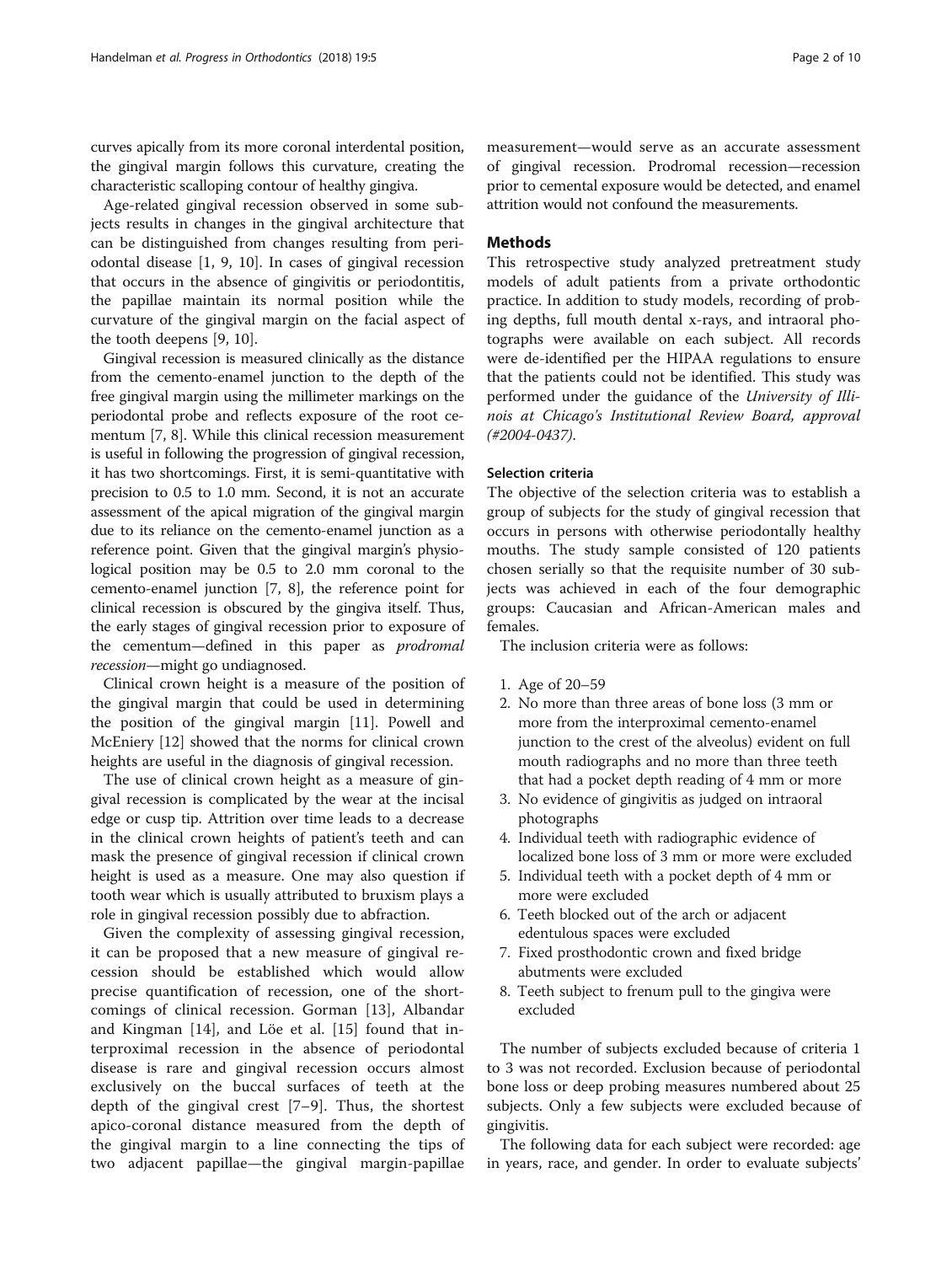gingival health and cemental exposure, 35-mm film slides of each subject's buccal and anterior teeth were mounted in a table viewer with  $\times$  5 magnification. Using the intraoral photographs as an aid in identification of the cemento-enamel junction , the following measurements were made for each tooth on study models: clinical recession, clinical crown height, gingival marginpapillae, and attrition.

The data for clinical crown height and gingival marginpapillae were measured and recorded using a Mitutoyo Absolute Digimatic digital caliper (No. 99MAD014M, Series No. 500; Mitutoyo American Corporation, Aurora, IL). An input tool with a connecting cable (No. 99MAM014B1, Series No. 264 and No. 959149; Mitutoyo American Corporation, Aurora, IL) was used for the automatic transfer of the data into the Microsoft Excel spreadsheet and transferred to the Statistical Package for the Social Sciences (SPSS, version 11.5; SPSS Inc., Chicago, IL).

#### **Measurements**

Clinical recession was recorded on all teeth as the shortest distance from the cemento-enamel junction to the deepest curvature of the gingival margin (Fig. 1a). The measurements were made to the nearest whole millimeter using a standard periodontal probe, always rounding up so that even minimal cemental exposure was scored at 1 mm.

Clinical crown height was measured with digital calipers to the nearest one hundredth of a millimeter on the facial surface of each crown from the cusp tip or incisal edge to the deepest curvature of the gingival margin along the long axis of the tooth for bicuspid, cuspid, and incisor teeth and on the molar teeth at the mesiobuccal cusp (Fig. 1b).

The gingival margin-papillae measurements were recorded using the digital calipers to the nearest one hundredth of a millimeter as the shortest distance from the interpapillae line to the deepest curvature of the gingival margin (Fig. 1c). The measurements on molar teeth were made at the mesiobuccal cusp.

Tooth wear was scored on the buccal of all teeth using Hooper et al.'s tooth wear index [[16](#page-9-0)]. Each tooth was assigned a score from 0 to 5 according to the criteria outlined by Hooper et al. (Fig. [2\)](#page-3-0).

### **Statistics**

A power analysis using data from a previously published thesis [[17](#page-9-0)] indicated that with a sample of at least 30 subjects in each group, the study has a power of at least 80%, (type error of 5%) to detect 1 standard deviation mean difference between the groups.

Means and standard deviations of all measures were established for each tooth class from the central incisors to and including the first molars. Independent  $t$ -tests



show no significant difference between values for the right and left sides for each tooth class so these values were combined. Independent *t*-tests were used to evaluate if differences existed between the subsets: the recession and non-recession teeth and the tooth wear and non-tooth wear teeth.

The age data for the study sample were analyzed to determine if the four demographic groups differed with respect to age. The results of the ANOVA comparison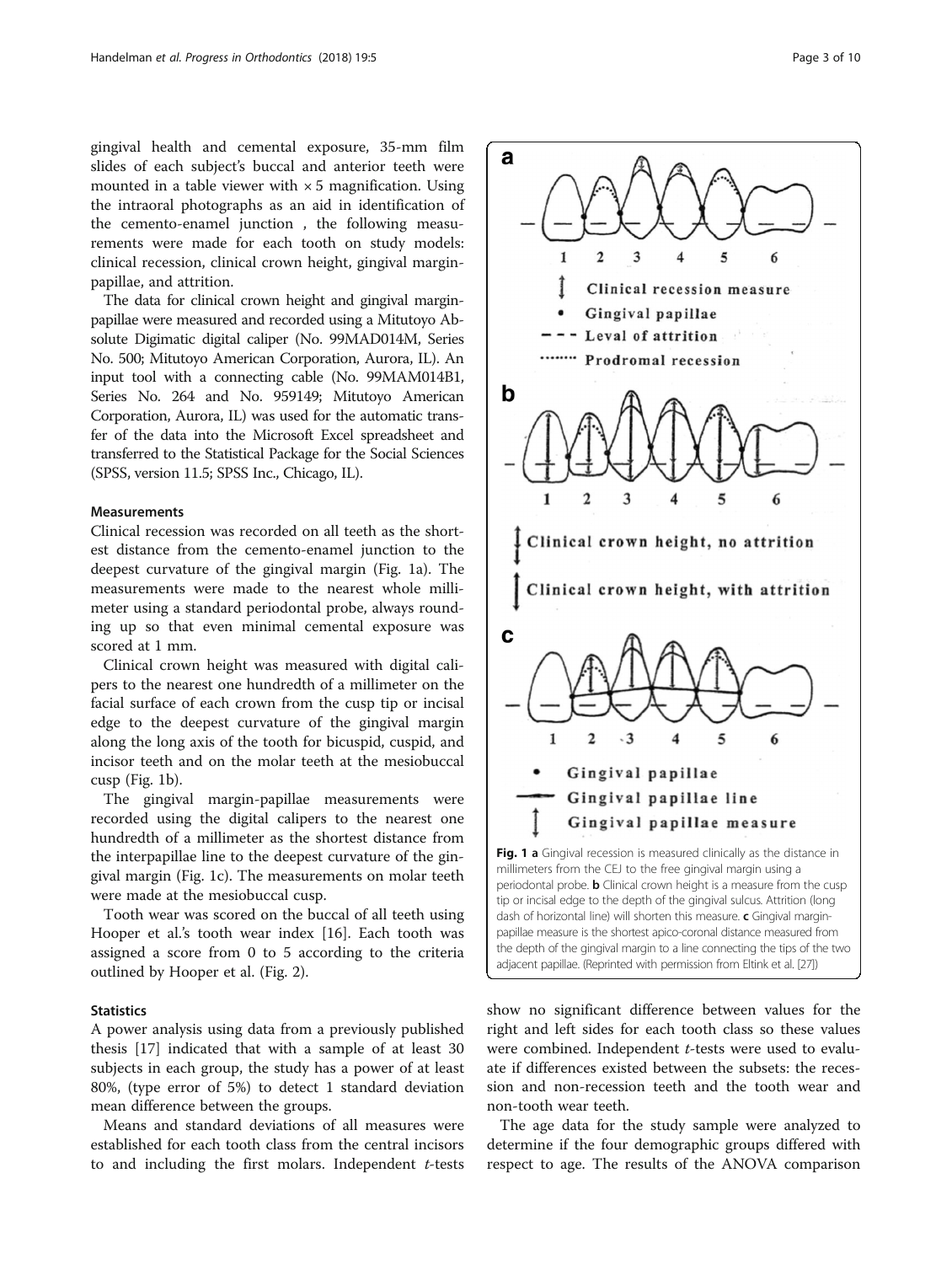<span id="page-3-0"></span>

revealed that there was no difference in age among the groups using  $p < 0.05$ . The mean age for the four groups ranged from 33.2 to 39.2 years [[17\]](#page-9-0).

The accuracy of the four measurements was evaluated in ten randomly selected cases. Study models were measured and then re-measured 10 days later. Using the Pearson correlations, all re-measured sets of values showed a significant correlation at the 0.01 level. All measurements and statistics were performed by one investigator (APE).

# Results

Mean values and standard deviations for the measurement of clinical crown heights for each tooth are listed for the four demographic groups in Table [1.](#page-4-0) The mean values and standard deviations for the measurement of gingival margin-papillae are listed in Table [2](#page-4-0). The overall data set of 120 subjects ( $N = 1522$  teeth) was separated into two subsets on the basis of the clinical recession measurement for each tooth. The first subset, called the "non-recession teeth" ( $N = 1222$  teeth), was comprised of all teeth whose measurements were scored 0 mm for the clinical recession measurement. The second subset, called the "recession teeth"  $(N = 300$  teeth), was comprised of measurements on all teeth that were scored 1 mm or greater including teeth with minimal recession. Independent t-tests were performed for clinical crown height and gingival margin-papillae to determine whether differences exist between these two subsets of teeth for these measurements.

For clinical crown height, independent t-tests found teeth with recession were significantly larger than the clinical crown height measurement for the nonrecession teeth (Table [3\)](#page-5-0).

For gingival margin-papillae measure, teeth in the recession subset were significantly larger than nonrecession for all tooth classes except for the lower lateral incisor (Table [4](#page-5-0)).

The overall data set  $(N = 1467$  teeth) was then separated into two subsets on the basis of the tooth wear index for each tooth. The first subset, the normal wear teeth ( $N = 1230$  teeth), was comprised of all teeth that were scored with a value of 2 or less on Hooper's tooth wear index since moderate tooth wear may be considered normal [[16](#page-9-0)]. The second subset, called the "severe wear teeth" ( $N = 237$  teeth), comprised of all teeth that were scored with a value of 3 or greater on the tooth wear index (Fig. 2).

The results of the independent  $t$ -tests for clinical recession between the normal wear and severe wear subsets revealed no significant differences for any tooth class (Table [5\)](#page-6-0).

For clinical crown height, significant differences were found between the normal wear and the severe wear teeth for all tooth classes except the maxillary first molar. For all other tooth classes, the clinical crown height measurements for teeth in the normal wear subset were larger than the measurements for teeth in the severe wear subset (Table [6](#page-6-0)). However, for gingival margin-papillae, no significant differences were found between the normal wear teeth and the severe wear teeth (Table [7](#page-7-0)).

Table [8](#page-7-0) lists the frequencies of teeth with and without clinical recession and advanced tooth wear in the four demographic groups.

# Discussion

The means and standard deviations for the clinical crown height and gingival margin-papillae measurements (Tables [1](#page-4-0) and [2\)](#page-4-0) are reported to allow for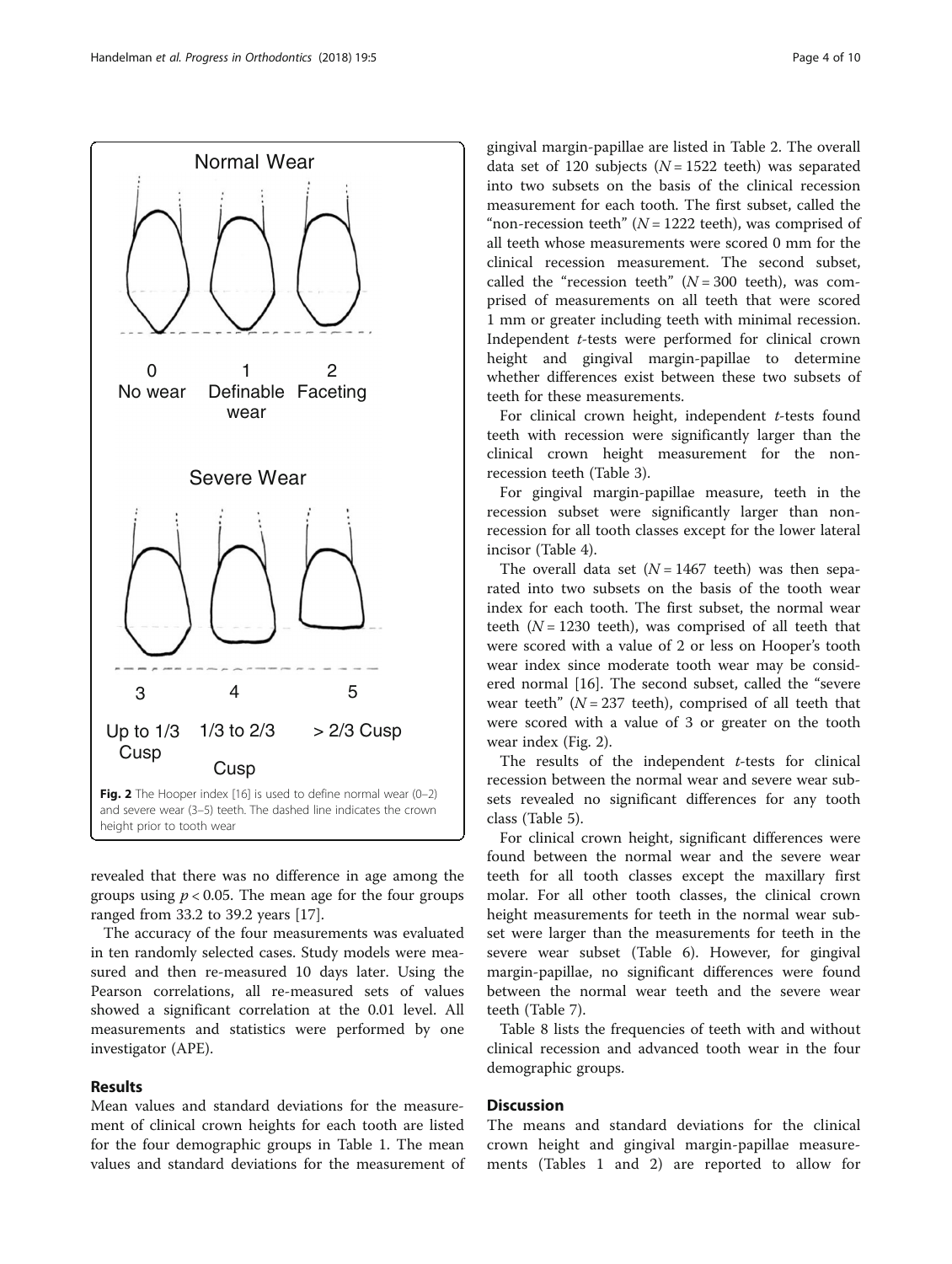| Tooth          | Caucasian       |      |           |                   | African-American |                 |           |                   | Total $(N = 120)$ |      |
|----------------|-----------------|------|-----------|-------------------|------------------|-----------------|-----------|-------------------|-------------------|------|
| class          | Male $(N = 30)$ |      |           | Female $(N = 30)$ |                  | Male $(N = 30)$ |           | Female $(N = 30)$ |                   |      |
|                | Mean (mm)       | SD.  | Mean (mm) | <b>SD</b>         | Mean (mm)        | SD.             | Mean (mm) | SD                | Mean (mm)         | SD.  |
| U <sub>6</sub> | 7.20            | 1.04 | 6.68      | 0.93              | 7.08             | 1.05            | 6.07      | 1.04              | 6.74              | 1.10 |
| U <sub>5</sub> | 7.60            | 0.93 | 7.21      | 1.07              | 7.18             | 0.87            | 6.64      | 0.82              | 7.16              | 0.98 |
| U4             | 8.46            | 1.03 | 8.20      | 0.90              | 8.27             | 0.86            | 7.72      | 0.83              | 8.16              | 0.94 |
| U3             | 10.49           | 1.15 | 9.80      | 1.00              | 10.22            | 1.05            | 9.50      | 1.02              | 10.00             | 1.11 |
| U <sub>2</sub> | 8.97            | 1.05 | 8.96      | 1.06              | 8.79             | 0.98            | 8.50      | 1.06              | 8.81              | 1.04 |
| U1             | 10.49           | 1.22 | 9.96      | 0.81              | 10.60            | 0.98            | 10.02     | 1.23              | 10.27             | 1.10 |
| L6             | 7.08            | 0.64 | 7.03      | 1.22              | 6.49             | 0.63            | 6.30      | 0.79              | 6.73              | 0.89 |
| L <sub>5</sub> | 7.54            | 1.01 | 7.54      | 0.89              | 7.41             | 0.90            | 7.09      | 0.78              | 7.40              | 0.91 |
| L4             | 8.81            | 0.95 | 8.34      | 0.59              | 8.48             | 0.74            | 7.68      | 0.64              | 8.33              | 0.85 |
| L3             | 10.40           | 1.15 | 9.71      | 1.14              | 10.00            | 1.20            | 9.03      | 1.25              | 9.78              | 1.27 |
| L2             | 8.29            | 0.99 | 8.57      | 0.99              | 8.27             | 0.87            | 8.14      | 1.23              | 8.32              | 1.03 |
| L1             | 8.15            | 1.17 | 8.33      | 0.99              | 8.24             | 0.91            | 8.13      | 1.33              | 8.21              | 1.10 |

<span id="page-4-0"></span>**Table 1** Clinical crown height means  $\pm$  SD for the subgroups

Reprinted with permission from Eltink et al. [\[17](#page-9-0), [27\]](#page-9-0)

comparison to other samples in the future. While clinical crown height has been studied extensively in children and adolescents [\[11](#page-9-0), [12\]](#page-9-0), the gingival margin-papillae measurement has never been evaluated. With values for adults reported by race and by gender, by individual tooth class from the central incisor to the first molar, the effects of other variables on the architecture of the gingiva can be studied. All measurements were done by one investigator, 10 days apart, and showed a significant correlation at the 0.01 level. However, multiple measures done by a series of investigators would be necessary to determine the reproducibility of the measures.

The focus of this study was to determine if either clinical crown height or gingival margin-papillae could serve as a quantitative indirect measure to detect gingival recession. The clinical crown height measurement detected differences in the position of the gingival margins between the recession and nonrecession teeth for all tooth classes, therefore giving a true positive result where a difference was detected and a difference did exist (Table [3\)](#page-5-0). The gingival margin-papillae measurement revealed similar results, detecting a difference between the recession and non-recession teeth, another true positive finding (Table [4\)](#page-5-0).

**Table 2** Gingival margin-papillae means  $\pm$  SD for the subgroups

| Tooth<br>class | Caucasian       |           |                   |           | African-American |      |                   |      | Total $(N = 120)$ |      |
|----------------|-----------------|-----------|-------------------|-----------|------------------|------|-------------------|------|-------------------|------|
|                | Male $(N = 30)$ |           | Female $(N = 30)$ |           | Male $(N = 30)$  |      | Female $(N = 30)$ |      |                   |      |
|                | Mean (mm)       | <b>SD</b> | Mean (mm)         | <b>SD</b> | Mean (mm)        | SD   | Mean (mm)         | SD.  | Mean (mm)         | SD   |
| U6             | 3.07            | 0.95      | 2.56              | 0.79      | 2.59             | 0.72 | 1.99              | 0.54 | 2.54              | 0.84 |
| U <sub>5</sub> | 3.03            | 0.83      | 2.77              | 0.91      | 2.47             | 0.56 | 2.12              | 0.51 | 2.60              | 0.79 |
| U4             | 3.51            | 1.00      | 3.25              | 0.83      | 3.24             | 0.66 | 2.83              | 0.60 | 3.21              | 0.81 |
| U3             | 4.86            | 1.24      | 4.47              | 0.75      | 4.38             | 1.08 | 3.77              | 0.83 | 4.37              | 1.06 |
| U <sub>2</sub> | 3.85            | 1.40      | 3.64              | 0.79      | 3.11             | 0.69 | 2.94              | 0.77 | 3.39              | 1.01 |
| U1             | 4.37            | 1.71      | 3.84              | 0.67      | 3.80             | 0.61 | 3.54              | 0.69 | 3.90              | 1.07 |
| L6             | 2.93            | 0.75      | 3.14              | 1.22      | 2.35             | 0.59 | 2.25              | 0.34 | 2.67              | 0.85 |
| L <sub>5</sub> | 3.00            | 0.73      | 3.22              | 0.85      | 2.75             | 0.62 | 2.49              | 0.53 | 2.87              | 0.74 |
| L4             | 3.69            | 0.72      | 3.68              | 0.64      | 3.40             | 0.64 | 3.04              | 0.64 | 3.45              | 0.70 |
| L <sub>3</sub> | 4.58            | 0.97      | 4.33              | 0.83      | 4.12             | 1.02 | 3.54              | 0.84 | 4.15              | 0.99 |
| L2             | 2.80            | 0.99      | 3.47              | 0.76      | 2.79             | 0.75 | 2.81              | 0.73 | 2.97              | 0.85 |
| L1             | 2.99            | 0.88      | 3.16              | 0.64      | 2.76             | 0.64 | 2.93              | 0.77 | 2.96              | 0.74 |

Reprinted with permission from Eltink et al. [\[17](#page-9-0), [27\]](#page-9-0)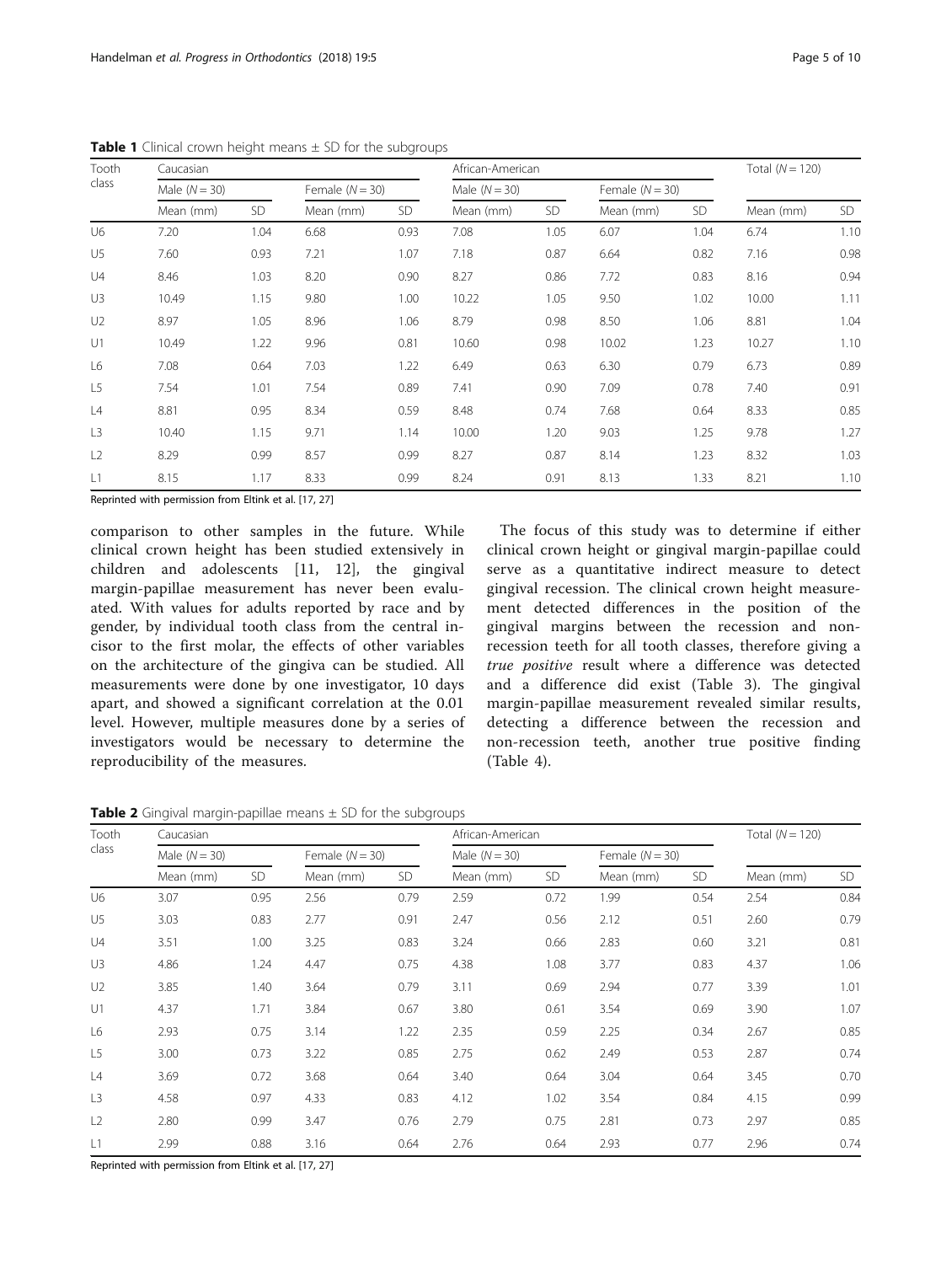| ior are combined roar groups |              |     |       |           |           |          |                |
|------------------------------|--------------|-----|-------|-----------|-----------|----------|----------------|
| Tooth class                  | Group        | n   | Mean  | <b>SD</b> | $\bar{t}$ | р        | Tooth class    |
| U <sub>6</sub>               | No recession | 96  | 6.41  | 0.85      | $-10.41$  | $0.000*$ | U <sub>6</sub> |
|                              | Recession    | 30  | 8.25  | 0.83      |           |          |                |
| U <sub>5</sub>               | No recession | 105 | 6.94  | 0.86      | $-7.57$   | $0.000*$ | U <sub>5</sub> |
|                              | Recession    | 31  | 8.28  | 0.88      |           |          |                |
| U4                           | No recession | 96  | 7.94  | 0.82      | $-6.62$   | $0.000*$ | U4             |
|                              | Recession    | 33  | 9.06  | 0.91      |           |          |                |
| U3                           | No recession | 102 | 9.73  | 0.89      | $-7.36$   | $0.000*$ | U3             |
|                              | Recession    | 42  | 11.02 | 1.10      |           |          |                |
| U <sub>2</sub>               | No recession | 103 | 8.66  | 0.99      | $-5.27$   | $0.000*$ | U <sub>2</sub> |
|                              | Recession    | 23  | 9.80  | 0.63      |           |          |                |
| U1                           | No recession | 107 | 10.13 | 1.00      | $-5.31$   | $0.000*$ | U1             |
|                              | Recession    | 19  | 11.49 | 1.17      |           |          |                |
| L6                           | No recession | 93  | 6.56  | 0.71      | $-5.88$   | $0.000*$ | L6             |
|                              | Recession    | 13  | 7.92  | 1.19      |           |          |                |
| L5                           | No recession | 101 | 7.24  | 0.82      | $-6.07$   | $0.000*$ | L5             |
|                              | Recession    | 23  | 8.41  | 0.92      |           |          |                |
| L4                           | No recession | 96  | 8.14  | 0.75      | $-6.35$   | $0.000*$ | L4             |
|                              | Recession    | 23  | 9.25  | 0.75      |           |          |                |
| L <sub>3</sub>               | No recession | 104 | 9.50  | 1.16      | $-7.08$   | $0.000*$ | L3             |
|                              | Recession    | 30  | 11.11 | 0.80      |           |          |                |
| L2                           | No recession | 114 | 8.22  | 0.92      | $-6.05$   | $0.000*$ | L2             |
|                              | Recession    | 11  | 9.98  | 0.97      |           |          |                |
| L1                           | No recession | 105 | 7.99  | 0.98      | $-7.17$   | $0.000*$ | L1             |
|                              | Recession    | 22  | 8.58  | 0.74      |           |          |                |

<span id="page-5-0"></span>Table 3 Independent *t*-tests comparing the no recession to recession subgroups using the clinical crown height measure for the combined four groups

 $*p$  < .05, indicating a difference and comparing the recession and no recession subgroups—a true positive value

Reprinted with permission from Eltink et al. [\[17](#page-9-0), [27\]](#page-9-0)

The ability of a measurement to detect a true positive is useless unless the same measurement can provide a true negative result, finding no difference where no difference exists. To test this principle, the overall data set was divided into two subsets—teeth with normal wear and teeth with severe wear. There were no differences in measures of clinical recession with respect to tooth wear (Table [5\)](#page-6-0). The clinical crown height measurement (Table [6](#page-6-0)) found differences between the subsets with the values for the normal wear teeth being larger than the values for the severe wear teeth, which is a false positive result since there was no difference in the gingival architecture. However, in short-term studies, for example the effect of orthodontic treatment, attrition is not likely to be important.

The gingival margin-papillae measurement, however, found no difference where no difference in the position of the gingival margin existed, a true negative finding (Table [7](#page-7-0)). The use of the adjacent

| <b>Table 4</b> Independent <i>t</i> -tests comparing the no recession to |
|--------------------------------------------------------------------------|
| recession subgroups using the gingival margin-papillae measure           |
| for the combined four groups                                             |

| Tooth class    | Group        | $\sqrt{n}$ | Mean | SD   | t       | р        |
|----------------|--------------|------------|------|------|---------|----------|
| U <sub>6</sub> | No recession | 96         | 2.33 | 0.73 | $-7.53$ | $0.000*$ |
|                | Recession    | 30         | 3.51 | 0.81 |         |          |
| U <sub>5</sub> | No recession | 105        | 2.45 | 0.70 | $-5.76$ | $0.000*$ |
|                | Recession    | 31         | 3.36 | 0.88 |         |          |
| U4             | No recession | 96         | 3.00 | 0.69 | $-6.74$ | $0.000*$ |
|                | Recession    | 33         | 3.95 | 0.79 |         |          |
| U3             | No recession | 102        | 4.08 | 0.79 | $-6.23$ | $0.000*$ |
|                | Recession    | 42         | 5.22 | 1.28 |         |          |
| U <sub>2</sub> | No recession | 103        | 3.28 | 1.05 | $-2.62$ | $0.000*$ |
|                | Recession    | 23         | 3.89 | 0.61 |         |          |
| U1             | No recession | 107        | 3.84 | 1.05 | $-3.40$ | $0.000*$ |
|                | Recession    | 19         | 4.94 | 2.17 |         |          |
| L6             | No recession | 93         | 2.51 | 0.61 | $-6.51$ | $0.000*$ |
|                | Recession    | 13         | 3.89 | 1.27 |         |          |
| L <sub>5</sub> | No recession | 101        | 2.74 | 0.63 | $-5.13$ | $0.000*$ |
|                | Recession    | 23         | 3.57 | 0.94 |         |          |
| L4             | No recession | 96         | 3.39 | 0.69 | $-3.15$ | $0.000*$ |
|                | Recession    | 23         | 3.91 | 0.84 |         |          |
| L <sub>3</sub> | No recession | 104        | 3.91 | 0.91 | $-5.71$ | $0.000*$ |
|                | Recession    | 30         | 5.03 | 1.01 |         |          |
| L2             | No recession | 114        | 2.93 | 0.82 | $-1.18$ | 0.239    |
|                | Recession    | 11         | 3.27 | 1.33 |         |          |
| L1             | No recession | 105        | 2.83 | 0.66 | $-5.25$ | $0.000*$ |
|                | Recession    | 22         | 3.76 | 1.05 |         |          |

 $*p$  < .05, indicating a difference and comparing the no recession and recession subgroups—a true positive value

Reprinted with permission from Eltink et al. [\[17](#page-9-0), [27\]](#page-9-0)

papillae as landmarks for the measurement of the position of the gingival margin eliminates the problems that result from tooth wear. It is important to note that despite advanced recession, when the periodontium is otherwise healthy, the interproximal papillae maintain their position while the free gingival margin recedes (Fig. [3a\)](#page-7-0).

The gingival margin-papillae measurement may prove most useful in diagnosing prodromal recession, when the gingiva recedes but the root cementum has not been exposed (Fig. [3b\)](#page-7-0). Many clinicians intuitively visualize this measure when they diagnose a tendency for gingival recession.

When comparing the clinical crown height to the gingival margin-papillae measurement, the latter not only has the advantage of avoiding the problems attendant with attrition but also sidesteps the variability of tooth size in individuals due to race, sex, and genetic expression.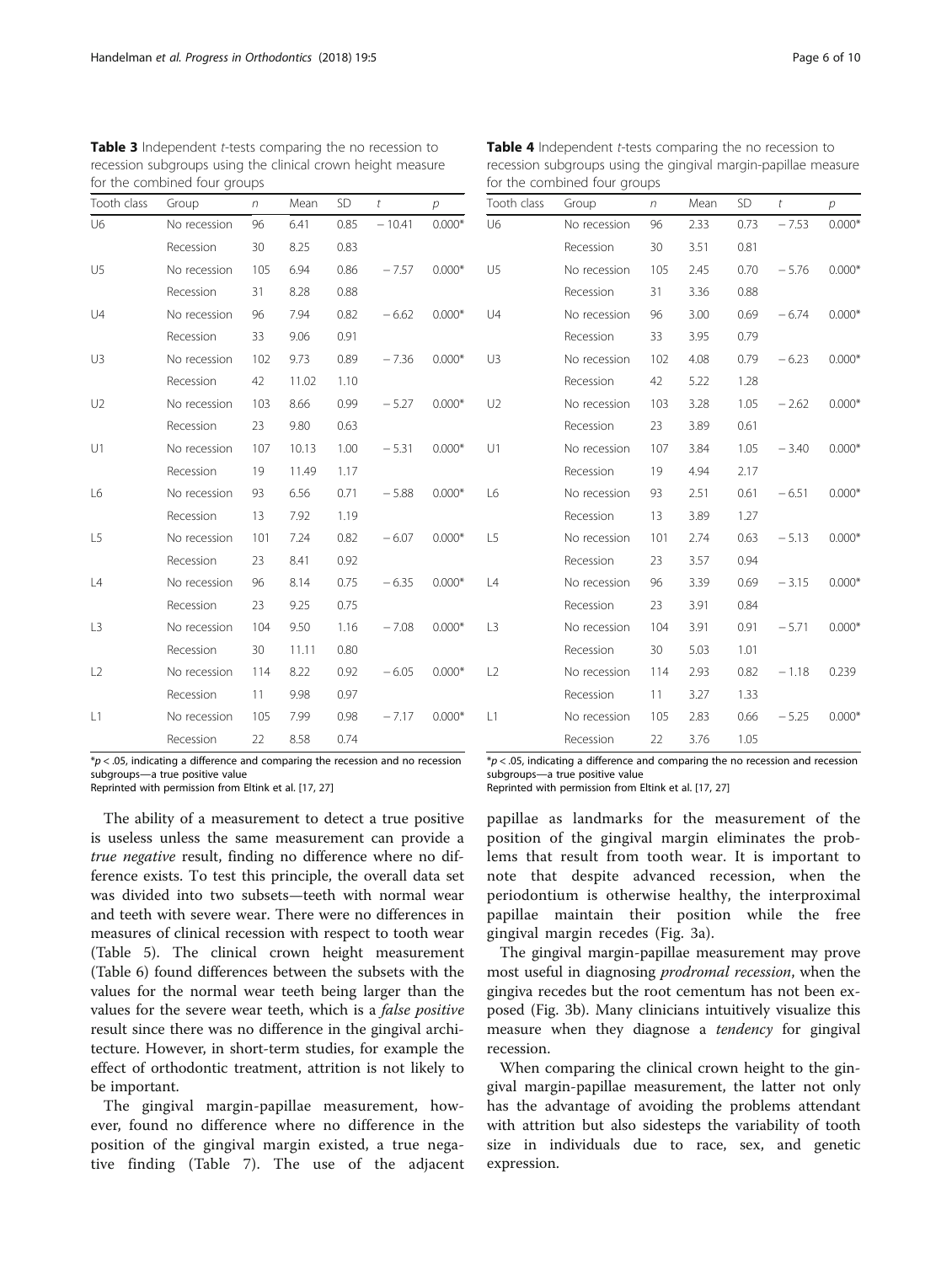| Tooth class    | Group       | n   | Mean | SD   | t       | р     |
|----------------|-------------|-----|------|------|---------|-------|
| U <sub>6</sub> | Normal wear | 107 | 0.29 | 0.59 | 0.12    | 0.906 |
|                | Severe wear | 12  | 0.27 | 0.47 |         |       |
| U <sub>5</sub> | Normal wear | 110 | 0.22 | 0.41 | 1.88    | 0.062 |
|                | Severe wear | 16  | 0.03 | 0.12 |         |       |
| U4             | Normal wear | 109 | 0.27 | 0.48 | 0.86    | 0.393 |
|                | Severe wear | 9   | 0.13 | 0.35 |         |       |
| U3             | Normal wear | 110 | 0.32 | 0.54 | 0.55    | 0.581 |
|                | Severe wear | 18  | 0.25 | 0.43 |         |       |
| U <sub>2</sub> | Normal wear | 106 | 0.16 | 0.36 | 0.65    | 0.515 |
|                | Severe wear | 11  | 0.09 | 0.30 |         |       |
| U1             | Normal wear | 97  | 0.18 | 0.43 | 1.92    | 0.058 |
|                | Severe wear | 22  | 0.00 | 0.00 |         |       |
| L6             | Normal wear | 78  | 0.11 | 0.42 | $-0.82$ | 0.415 |
|                | Severe wear | 44  | 0.18 | 0.48 |         |       |
| L <sub>5</sub> | Normal wear | 104 | 0.18 | 0.40 | 0.59    | 0.557 |
|                | Severe wear | 17  | 0.12 | 0.33 |         |       |
| L4             | Normal wear | 107 | 0.21 | 0.44 | $-0.63$ | 0.532 |
|                | Severe wear | 10  | 0.31 | 0.70 |         |       |
| L <sub>3</sub> | Normal wear | 103 | 0.26 | 0.51 | 1.48    | 0.141 |
|                | Severe wear | 29  | 0.12 | 0.28 |         |       |
| L2             | Normal wear | 102 | 0.09 | 0.30 | 0.78    | 0.439 |
|                | Severe wear | 23  | 0.04 | 0.20 |         |       |
| L1             | Normal wear | 97  | 0.19 | 0.41 | 1.14    | 0.256 |
|                | Severe wear | 26  | 0.09 | 0.28 |         |       |

<span id="page-6-0"></span>Table 5 Independent t-tests comparing the measure of clinical recession in the normal wear and severe wear subsets

 $p < .05$ , comparing the normal wear and severe wear subgroups; no significant difference was found in the clinical recession due to tooth wear Reprinted with permission from Eltink et al. [\[17](#page-9-0), [27\]](#page-9-0)

Bruxism is the main cause of tooth wear and is associated with excessive occlusal force that some clinicians feel will cause abfraction and can lead to gingival recession [[18](#page-9-0)]. The data in this paper indicates that attrition was not associated with an increase in both clinical recession and the gingival margin-papillae measures (Tables 5 and [7](#page-7-0)). Therefore, any association of bruxism or abfraction to gingival recession was not demonstrated in this study.

The Miller index, used by periodontists to classify gingival recession, has four grades [\[19](#page-9-0)]. Grades 3 and 4 involve interproximal bone loss so that only grades 1 and 2 are appropriate measures in subjects otherwise free of periodontal disease. Note that the Miller index is not a quantitative measure of gingival recession but it is useful in describing the severity of recession into four clinical categories. The difference between Miller grades 1 and 2 is the amount of attached gingiva. In this paper, we did not attempt to

| Tooth class    | Group       | $\sqrt{n}$        | Mean  | SD   | t    | р        |
|----------------|-------------|-------------------|-------|------|------|----------|
| U <sub>6</sub> | Normal wear | 107               | 6.75  | 1.09 | 0.10 | 0.923    |
|                | Severe wear | $12 \overline{ }$ | 6.71  | 1.25 |      |          |
| U <sub>5</sub> | Normal wear | 110               | 7.21  | 1.00 | 2.29 | $0.023*$ |
|                | Severe wear | 16                | 6.62  | 0.69 |      |          |
| U4             | Normal wear | 109               | 8.20  | 0.94 | 3.21 | $0.002*$ |
|                | Severe wear | 9                 | 7.18  | 0.52 |      |          |
| U3             | Normal wear | 110               | 10.11 | 1.13 | 3.68 | $0.000*$ |
|                | Severe wear | 18                | 9.09  | 0.84 |      |          |
| U <sub>2</sub> | Normal wear | 106               | 8.89  | 1.00 | 3.16 | $0.002*$ |
|                | Severe wear | 11                | 7.88  | 1.13 |      |          |
| U1             | Normal wear | 97                | 10.41 | 1.12 | 3.13 | $0.002*$ |
|                | Severe wear | 22                | 9.63  | 0.72 |      |          |
| L6             | Normal wear | 78                | 6.78  | 0.92 | 2.31 | $0.023*$ |
|                | Severe wear | 44                | 6.40  | 0.77 |      |          |
| L <sub>5</sub> | Normal wear | 104               | 7.50  | 0.84 | 3.56 | $0.001*$ |
|                | Severe wear | 17                | 6.66  | 1.25 |      |          |
| L4             | Normal wear | 107               | 8.37  | 0.83 | 3.52 | $0.001*$ |
|                | Severe wear | 10 <sup>°</sup>   | 7.40  | 0.87 |      |          |
| L <sub>3</sub> | Normal wear | 103               | 10.00 | 1.28 | 4.14 | $0.000*$ |
|                | Severe wear | 29                | 8.93  | 0.99 |      |          |
| L2             | Normal wear | 102               | 8.42  | 1.02 | 3.04 | $0.003*$ |
|                | Severe wear | 23                | 7.72  | 0.86 |      |          |
| $\perp$ 1      | Normal wear | 97                | 841   | 1.01 | 465  | $0.000*$ |

Table 6 Independent *t*-tests comparing the clinical crown height for the normal wear and severe wear subsets measured by the clinical crown height for the combined four groups

 $p < 0.05$ , comparing the clinical crown between the normal wear and severe wear subgroups and showing the significant differences for all tooth classes due to a decrease in the clinical crown height in the severe wear group—a false positive value

Severe wear 26 7.37 1.04

Reprinted with permission from Eltink et al. [\[17](#page-9-0), [27\]](#page-9-0)

measure this level. Wennström has presented evidence that the amount of attached gingiva is not associated with the development of gingival recession and that minimal attached gingiva is sufficient to prevent recession [[20\]](#page-9-0).

Gingival recession is common in the adult population with an otherwise healthy periodontium and was observed in 20% of the teeth in the present study. What is the cause of this variability of expression of naturally occurring recession? Undoubtedly, one factor is over-zealous tooth brushing [[21\]](#page-9-0). The genetically determined thickness of the alveolar bone and soft tissue—the biotype—may be an important variable of naturally occurring gingival recession [\[22](#page-9-0)], especially if associated with bone dehiscences [\[23](#page-9-0)]. However, Cook et al. found that periodontal biotype was unrelated to labial gingival recession [\[24](#page-9-0)]. Frenal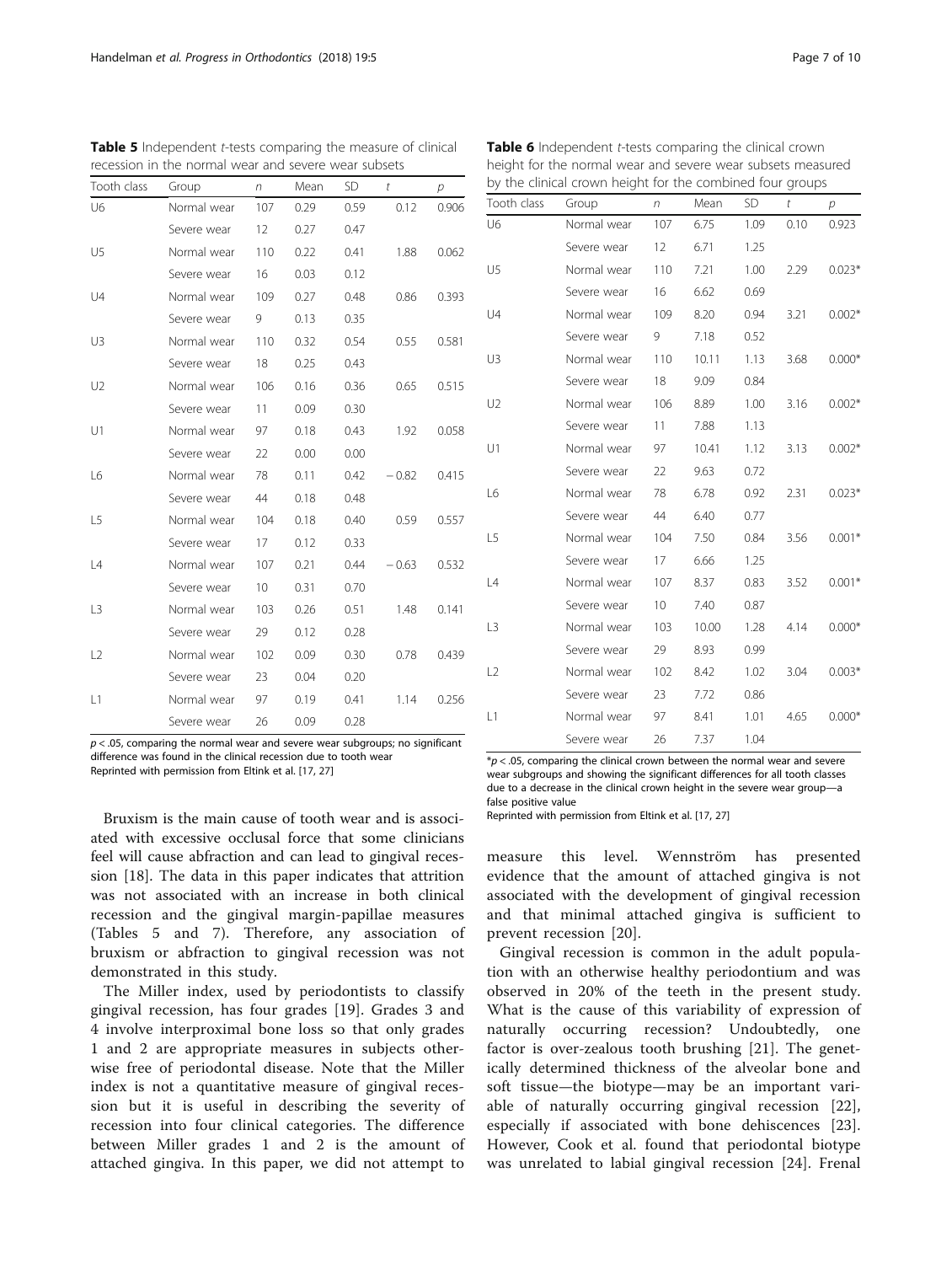| Tooth class    | Group       | $\sqrt{n}$      | Mean | <b>SD</b> | t       | $\mathcal{D}$ |
|----------------|-------------|-----------------|------|-----------|---------|---------------|
| U <sub>6</sub> | Normal wear | 107             | 2.51 | 0.82      | $-1.33$ | 0.187         |
|                | Severe wear | 12              | 2.87 | 1.04      |         |               |
| U <sub>5</sub> | Normal wear | 110             | 2.62 | 0.82      | 1.07    | 0.285         |
|                | Severe wear | 16              | 2.40 | 0.53      |         |               |
| U4             | Normal wear | 109             | 3.22 | 0.82      | 1.51    | 0.134         |
|                | Severe wear | 9               | 2.78 | 0.47      |         |               |
| U3             | Normal wear | 110             | 4.39 | 1.08      | 0.46    | 0.649         |
|                | Severe wear | 18              | 4.27 | 0.99      |         |               |
| U <sub>2</sub> | Normal wear | 106             | 3.39 | 1.01      | 0.96    | 0.341         |
|                | Severe wear | 11              | 3.08 | 1.19      |         |               |
| U1             | Normal wear | 97              | 3.90 | 1.14      | 0.17    | 0.868         |
|                | Severe wear | 22              | 3.86 | 0.81      |         |               |
| L6             | Normal wear | 78              | 2.62 | 0.88      | 0.06    | 0.950         |
|                | Severe wear | 44              | 2.61 | 0.76      |         |               |
| L <sub>5</sub> | Normal wear | 104             | 2.90 | 0.74      | 0.31    | 0.761         |
|                | Severe wear | 17              | 2.93 | 0.98      |         |               |
| L4             | Normal wear | 107             | 3.45 | 0.71      | $-0.10$ | 0.920         |
|                | Severe wear | 10 <sup>°</sup> | 3.48 | 0.86      |         |               |
| L <sub>3</sub> | Normal wear | 103             | 4.20 | 1.01      | 1.59    | 0.114         |
|                | Severe wear | 29              | 3.87 | 0.91      |         |               |
| L2             | Normal wear | 102             | 2.98 | 0.88      | 0.19    | 0.851         |
|                | Severe wear | 23              | 2.94 | 0.87      |         |               |
| L1             | Normal wear | 97              | 2.99 | 0.74      | 1.32    | 0.189         |
|                | Severe wear | 26              | 2.77 | 0.78      |         |               |

<span id="page-7-0"></span>Table 7 Independent *t*-tests comparing the gingival marginpapillae measurements for the normal wear and severe wear subsets for the combined four groups

 $p < .05$ , indicating that the gingival margin-papillae measure comparing the normal wear and severe wear subgroups was not different because of tooth wear—a true negative value

Reprinted with permission from Eltink et al. [\[17](#page-9-0), [27\]](#page-9-0)

pull [[25\]](#page-9-0) and plaque and calculus [\[26\]](#page-9-0) are local factors that can result in gingival recession. It would appear that age-related gingival recession seen in many adults is multifactorial and any of the above factors may be contributory.

Table 8 Clinical recession and tooth wear frequencies by the demographic group

| Demographic<br>group                  |     | Total Number and (%) of teeth Number of teeth with<br>teeth with clinical recession | severe tooth wear (%) |
|---------------------------------------|-----|-------------------------------------------------------------------------------------|-----------------------|
| Caucasian male                        | 684 | 134 (20)                                                                            | 126 (18)              |
| Caucasian female 665 133 (20)         |     |                                                                                     | 117(18)               |
| African-American 668 130 (19)<br>male |     |                                                                                     | 65 (10)               |
| African-American 662 41 (6)<br>female |     |                                                                                     | 56 (8)                |

Reprinted with permission from Eltink et al. [\[17](#page-9-0), [27\]](#page-9-0)



Fig. 3 a, b Patient with advanced gingival recession. In patients who are otherwise periodontally healthy the papillae maintains its normal position while the free gingival margin recedes, exposing the root cementum. **b** Patient with prodromal recession: Teeth with arrows don't how cemental exposure but show an increase in the gingival margin papillae measurement

How useful will the measures of gingival recession and tooth wear be in identifying differences in incidence when the study group is divided by gender and race? Table 8 lists the percentage of teeth with clinical recession and severe tooth wear for the four demographic groups. African-American females have less clinical recession than African-American males (6 vs 19%) as well as in Caucasian males and females (20%). African-American males and females have one half as much tooth wear as their Caucasian counterparts. A detailed statistical analysis confirming these differences appears in previous publications [[17, 27\]](#page-9-0).

Volchansky and Cleaton-Jones [\[11](#page-9-0)] studied clinical crown height in 18-year-old Caucasians, and Bassey [[28](#page-9-0)] studied Nigerians aged 29.7 years. These authors, however, were not focused on the problem of gingival recession.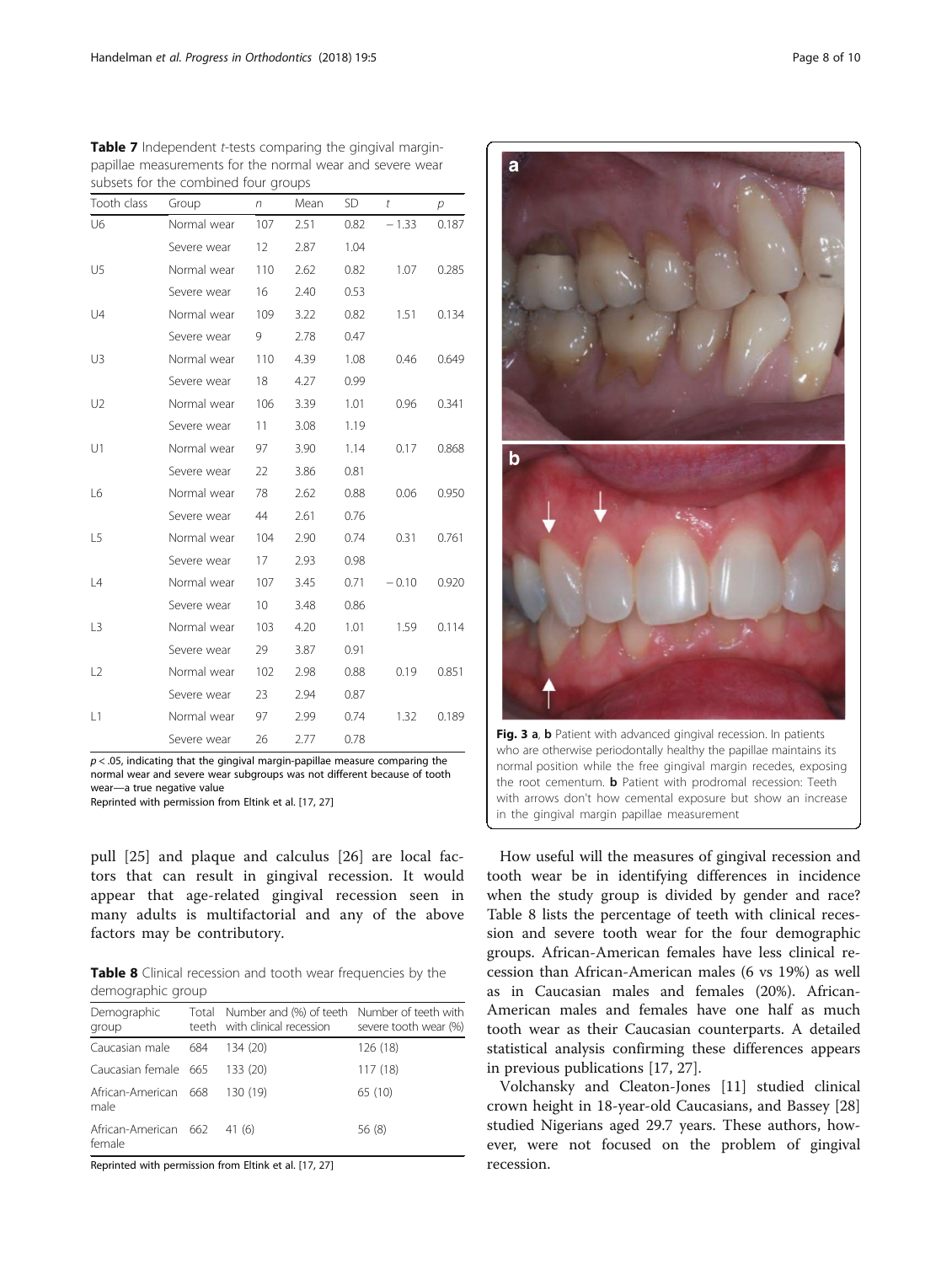One of the limitations of this paper is the grouping of all patients between the age of 20 and 59 years. A larger sample would be required to demonstrate the level of recession seen in each age group, which has been shown to increase with age [\[1](#page-9-0)].

Applying the gingival margin-papillae measure intraorally would be difficult, and therefore, study models are required. However, the use of intraoral scans could make accurate measurements possible without impressions and study models, as the scans are easily converted into digital models [\[29](#page-9-0)].

The three measures studied in this paper have strengths and weaknesses. Gingival recession measured by a periodontal probe to the nearest millimeter is clinically useful but is semi-quantitative, cannot measure the earliest stages of recession prior to cemental exposure, and is dependent upon visualization of the cemento-enamel junction (CEJ) which at times can be difficult to locate [[30](#page-9-0)]. Crown length is fine for short-term studies but, as shown in this paper, will give false readings due to tooth wear with long-term studies. The gingival margin-papillae measurement is more time consuming to use and is not appropriate once interproximal bone loss from periodontal disease is present, but it is not dependent upon visualizing the CEJ and not affected by attrition. When orthodontic study models, or virtual models are available, both crown length and the gingival margin-papillae can be quantified to at least a tenth of a millimeter. Gingival hyperplasia is often seen at the time of debonding but usually recedes by the time records are taken. This hyperplasia will affect all three measures, but papillary hyperplasia will be more of a problem for the gingival papilla measure.

The quantitative measures presented in this paper will be valuable in the study of gingival recession that may be associated with orthodontic tooth movement that challenges the limits of the alveolus, for example lower incisor proclination [\[31](#page-9-0)–[34](#page-9-0)] and buccal expansion [\[34, 35](#page-9-0)]. The gingival margin-papillae measure would be useful in following surgical procedures to correct gingival recession [[36](#page-9-0)] especially followed over time.

Recent interest in expansion of the anterior and posterior dental alveolus has been stimulated by the Damon self-ligating bracket system [[37](#page-9-0), [38\]](#page-9-0) and the use of Invisalign for expansion [[39\]](#page-9-0). The standards presented in this paper would be useful in evaluating recession in the above treatments, especially long-term results.

Accelerated osteogenic orthodontic techniques involve flapping of the gingiva, corticotomy, and usually bone grafting in an effort to increase the width of the alveolus for expansion [\[40](#page-9-0)]. We need more data, both short- and long-term, to evaluate the potential impact on gingival recession.

The power of measures of gingival recession and tooth attrition is demonstrated in the differences seen in the four demographic groups studied (Table [8](#page-7-0)). This will be very useful in epidemiological studies, for example comparison of subjects with abrasive versus soft diets.

Clinical recession, clinical crown height, and gingival margin-papillae measurements all have advantages and disadvantages and, therefore, could be considered together to provide an accurate and precise assessment of the architecture of the gingival tissue.

# Conclusions

- 1. Two quantitative measures that indirectly measure gingival recession—clinical crown height and the gingival margin-papillae measure—are presented for four demographic groups (Caucasian and African-American males and females) for all teeth from the central incisors to and including the first molars.
- 2. Segregating the total group by teeth with recession and without recession demonstrates that both measures report an increased value associated with recession, a positive finding.
- 3. Segregating the total group by teeth with severe wear and normal wear demonstrates a decrease in the clinical crown height measure due to the shorter tooth which could mask gingival recession. The gingival margin-papillae measure, however, was not altered by tooth wear.
- 4. Tooth wear usually caused by bruxism was not associated with an increase in gingival recession.
- 5. Measures for gingival recession and tooth wear were different for the four demographic groups studied, indicating the power of these measures in future epidemiological studies.
- 6. The clinical crown height and gingival marginpapillae measures can be used to precisely quantify gingival recession following orthodontic and/or periodontal procedures.

#### Acknowledgements

The authors wish to thank Dr. Charles Greene of the Department of Orthodontics and Dr. Michael Schmerman and Salvador Nares of the Department of Periodontics, all at the College of Dentistry at the University of Illinois at Chicago, for their suggestions for improving the manuscript.

#### Authors' contributions

All authors contributed equally. All authors read and approved the final manuscript.

#### Ethics approval and consent to participate

IRB approval has been obtained for this project and is listed in the manuscript.

#### Competing interests

The authors declare that they have no competing interests.